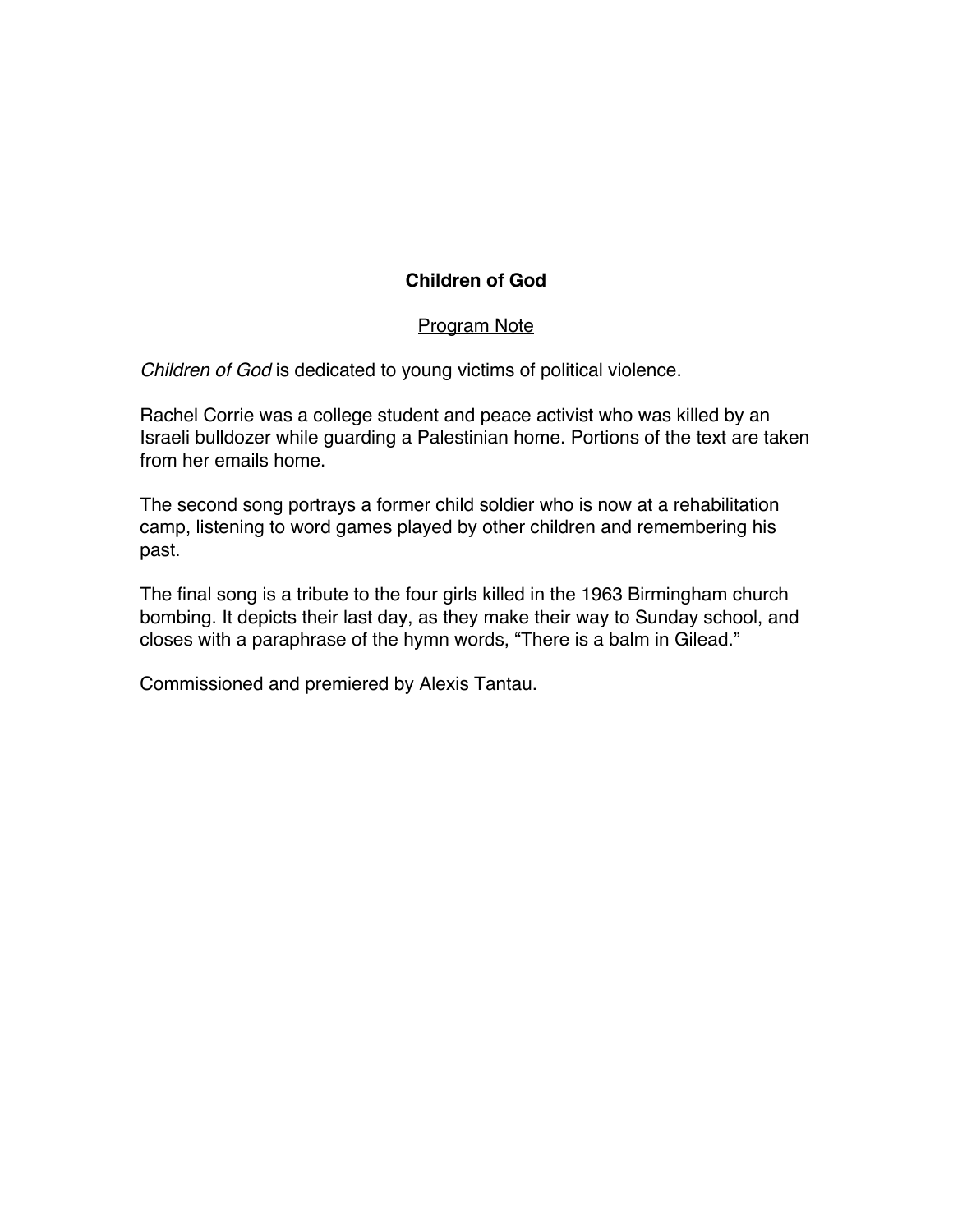## **Children of God**

Texts by Francesca Soriano Hersh (Rhyming texts by the composer)

### Rachel Corrie

There is too much blood to water The orchards of Rafah.

*I see orchards and greenhouses and fruit trees destroyed - years of care and cultivation. I think of you, how long it takes to make things grow, what a labor of love it is.*

Beautiful child, turned to the wide world. How do we write you, how do we sing you?

*In Palestine for two weeks and one hour now, still have very few words to describe what I see.*

Words only echo, a pale picture of Love or the rumble of bulldozers.

*An eight-year-old shot and killed by an Israeli tankthe children murmur his name to me - Ali …*

The word "bulldozer" does not mark its size, The steel blade. How small you look, how delicate.

*We are all kids curious about other kids.*

The word "courage" cannot summon the strength that held you there Minute after minute, just you and your beating heart.

We cannot leave you lying there, Rachel, Crushed in the earth. We gather you up, Carry you with us across a thousand streets, Into a thousand homes, held in a thousand hearts, But no matter how we breathe on your picture, you are still, Silent.

*(The verses in italics are quoted from Rachel Corrie*'*s emails home to her family.)*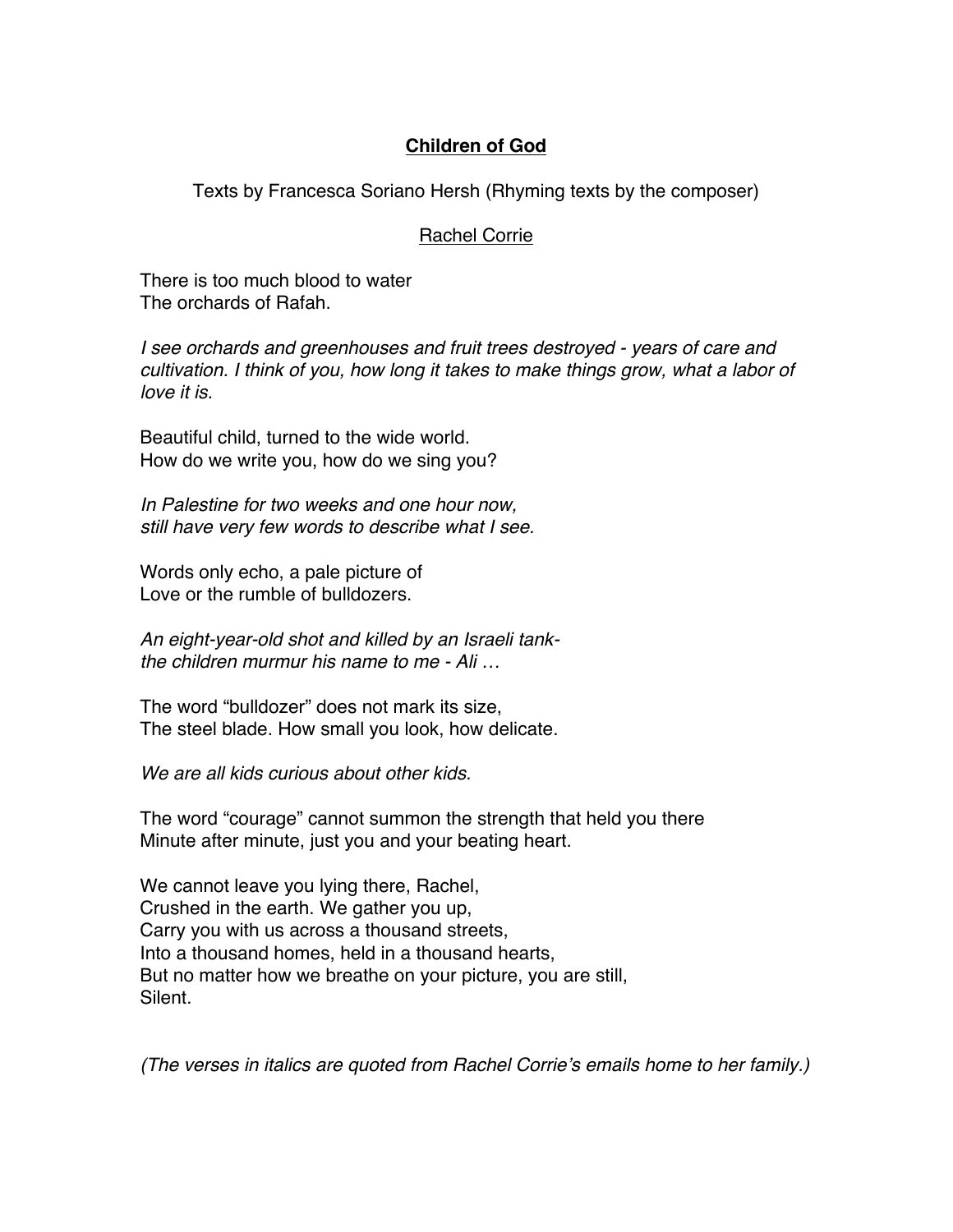#### **The Game**

*Djeng djeng Djanga djeng Djeng djeng djanga Neka Ranga Rang Nek Planga Plang Nek Danga Tik Tak Deka Nosur Reka Nale Chembo Pleka Tempo*

I gave you my gun for some bread A cot to sleep in, meat twice a week. But bread tastes like dust and I cannot sleep Without dreaming. *Bread blood meat sleep*

*Djeng djeng*, etc.

They came for me on a hot afternoon. My mother told me "go, or they will kill us all." At first we were apprentice killers. Homework: Tear the child from her womb. Rape the smallest. Learn to close your heart to suffering. *Rape kill take steal*

*Djeng djeng, etc.*

Every day for three years I went to war The way other children go to school. I can clean a gun, Carry a pack, shoot a stranger or my neighbor The way you might sign your name or wave goodbye. *Shoot loot gun run*

*Djeng djeng, etc.*

At night I lie awake and still, listen to the other children sleep, Then I march the fence line, Ghost soldier, the weight of my gun still drags on my shoulder. No bullets now, but I gather stones to fill my pockets.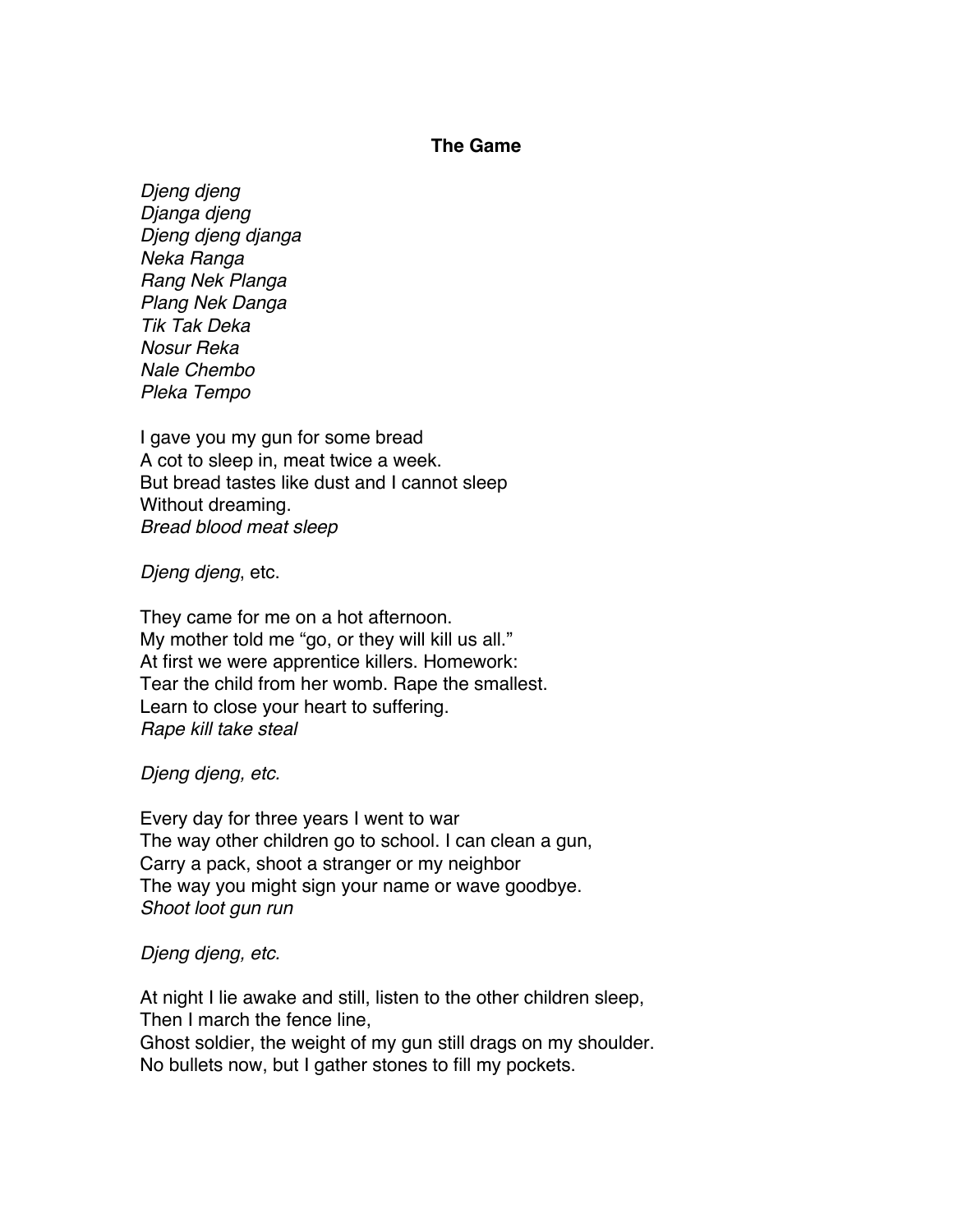*March torch stones bones*

*La, la,* etc.

My stones bring sleep, two clutched in my hands, a dozen Under my pillow, pulling me down for the last hour of night. Each night I dream I am dead. Or is that called a nightmare? *Night fight dawn gone*

*Djeng djeng*, etc.

The children swarm around me. They are so loud in their games, their fights. I count my stones while the others play, Measure and weigh them, see their loft, their target.

#### **Four Girls**

Four girls So strong, ready For anything, chalk In their pockets, hopscotch Anytime, math problems, First pair of high heel shoes.

Warriors born in a tangled time, Child soldiers, battles everyday But peacetime too, so much laughter. So tender, four girls, alive In a world without mercy Full of grace.

Made their way through thick heat Braids all done up and Sunday best Made their way slowly, drew In the dust with a polished toe, Found something new under every leaf On their way to church, On their way to church.

Four sweet girls woke up that day In the eye of the storm